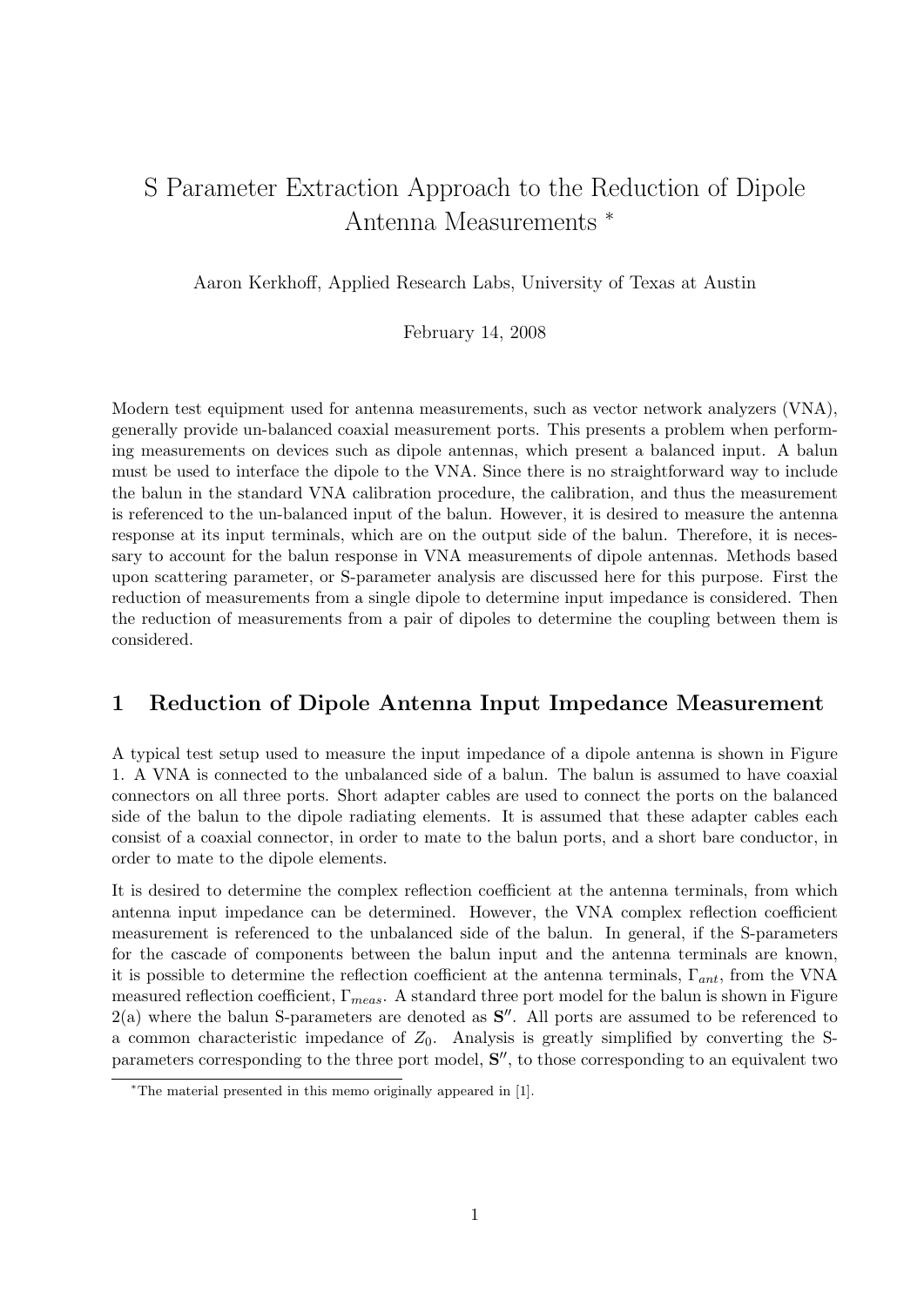port model,  $S'$ , depicted in Figure 2(b). The transform between these two models is given by  $[2]$ 

$$
\mathbf{S}' = \begin{bmatrix} S_{11}'' & \frac{S_{12}'' - S_{13}''}{2} \\ S_{21}'' - S_{31}'' & \frac{S_{22}'' + S_{33}'' - S_{23}'' - S_{32}''}{2} \end{bmatrix} . \tag{1}
$$

Note that this transform assumes that the balun exhibits perfect amplitude and phase balance between the two ports of the balanced output. Also note that in the two port model, the input side is referenced to a characteristic impedance of  $Z_0$  while the output side is referenced to  $2Z_0$ .

The pair of short adapter cables between the balun and dipole terminals are modeled as a single lossless transmission line of length, L, and characteristic impedance,  $Z_{0k}$ . This model is meant to account for the phase delay due to the coaxial connectors and any coaxial cabling that make up the adapter cables. The S-parameters for a lossless transmission line are [3]

$$
\mathbf{S}^* = \begin{bmatrix} \frac{j(\overline{Z}_{0k}^2 - 1)\sin\beta L}{2\overline{Z}_{0k}\cos\beta L + j(\overline{Z}_{0k}^2 + 1)\sin\beta L} & \frac{2\overline{Z}_{0k}}{2\overline{Z}_{0k}\cos\beta L + j(\overline{Z}_{0k}^2 + 1)\sin\beta L} \\ \frac{2\overline{Z}_{0k}}{2\overline{Z}_{0k}\cos\beta L + j(\overline{Z}_{0k}^2 + 1)\sin\beta L} & \frac{j(\overline{Z}_{0k}^2 - 1)\sin\beta L}{2\overline{Z}_{0k}\cos\beta L + j(\overline{Z}_{0k}^2 + 1)\sin\beta L} \end{bmatrix}
$$
(2)

where  $\overline{Z}_{0k} = Z_{0k}/Z_0$ . It is assumed that  $\beta = 2\pi/\lambda_0$  where  $\lambda_0$  is the free space wavelength of the operating frequency. There may be some reactance due to the unshielded ends of the adapter cables which interface to the dipole elements. However, this reactance is assumed to be small and is ignored here.

An S-parameter model for the combination of balun and adapter cables is shown in Figure 3. To determine the response of the combination of the balun and adapter cables, it is necessary to convert the S-parameters of each component,  $S'$  and  $S^*$ , to their corresponding scattering transfer parameters, or T-parameters,  $T'$  and  $T^*$  as described in [4]. The cascaded response is then given by

$$
\mathbf{T} = \mathbf{T}' \mathbf{T}^*.
$$
 (3)

This result is then converted to the corresponding S-parameters, S. The reflection coefficient at the antenna terminals can be determined using [5]

$$
\Gamma_{ant} = \frac{S_{11} - \Gamma_{meas}}{S_{11}S_{22} - S_{22}\Gamma_{meas} - S_{12}S_{21}}.\tag{4}
$$

Finally, the desired antenna input impedance is given by

$$
Z_{ant} = 2Z_0 \frac{1 + \Gamma_{ant}}{1 - \Gamma_{ant}}.\tag{5}
$$

The above procedure is now applied to the reduction of impedance measurements of an inverted-V wire dipole antenna. The antenna considered has a total length of roughly 3.6 m, with elements made of wire 4 mm in diameter and which are drooped down by 45°. The antenna is operated directly over an Earth ground. The characteristic impedance of all VNA measurements is  $Z_0 =$ 50Ω. The full three-port S-parameters of the balun,  $S''$ , are first measured. The electrical length of the adapter cable coaxial connectors are then measured. This is accomplished by soldering two such connectors back to back, and measuring the electrical delay of the connector pair,  $\tau$ , using a VNA. The electrical length of one connector is then  $L_c = \tau c/2$  where c is the speed of light. In Equation 2, it is assumed that  $L = L_c$  and  $Z_{0k} = 2Z_0$ . The antenna impedance determined by accounting for both the balun and adapter cables using the reduction procedure described in this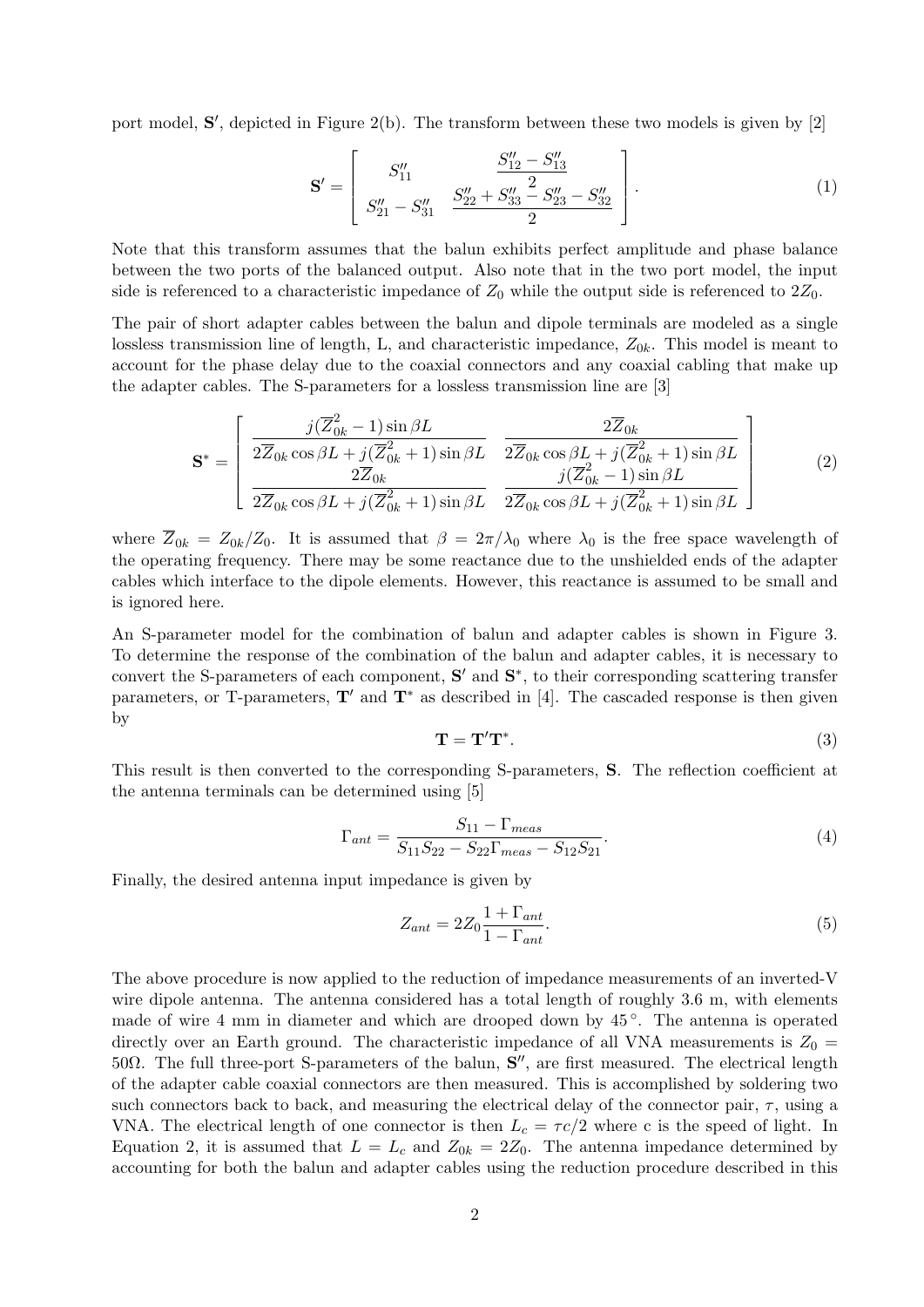section, by accounting for the balun but not the adapter cables (setting  $L=0$  in Equation 2), and by accounting for neither the balun or adapter cables (replacing  $\Gamma_{ant}$  with  $\Gamma_{meas}$  in Equation 5) are compared in Figure 4. The result from NEC2 simulation is also included for reference. As can be seen, when the effects of the balun and adapter cables are ignored in measurement data reduction, the measured impedance bears no resemblance to the simulated impedance. By properly accounting for the balun in data reduction, the measured impedance exhibits similar characteristics as the simulated impedance. In this case, however, the measured resistance peak is shifted down in frequency significantly, by roughly 14%, and is narrower as compared with the same feature in simulation. When the effects of both the balun and adapter cables are included in data reduction, the measured and simulated impedances agree reasonably well over the entire frequency range.

It is evident in Figure 4 that the resistance peak in the final reduced measurement is still shifted down by about 5.5% compared with simulation. Some of this disagreement is likely due in part to not modeling in simulation the supporting structure of the constructed dipole, which includes the mast made out of four inch diameter PVC tube. Previous measurements have suggested that this mast could shift the peak resistance down in frequency by 2%. The other most likely causes of discrepancy are not accounting for all of the delay in the adapter cables, and simulation error.



Figure 1: Test setup for measurement of dipole antenna input impedance.



Figure 2: S parameter models for balun. (a) Three port model, (b) equivalent two port model.



Figure 3: S parameter model for the combination of balun and adapter cables.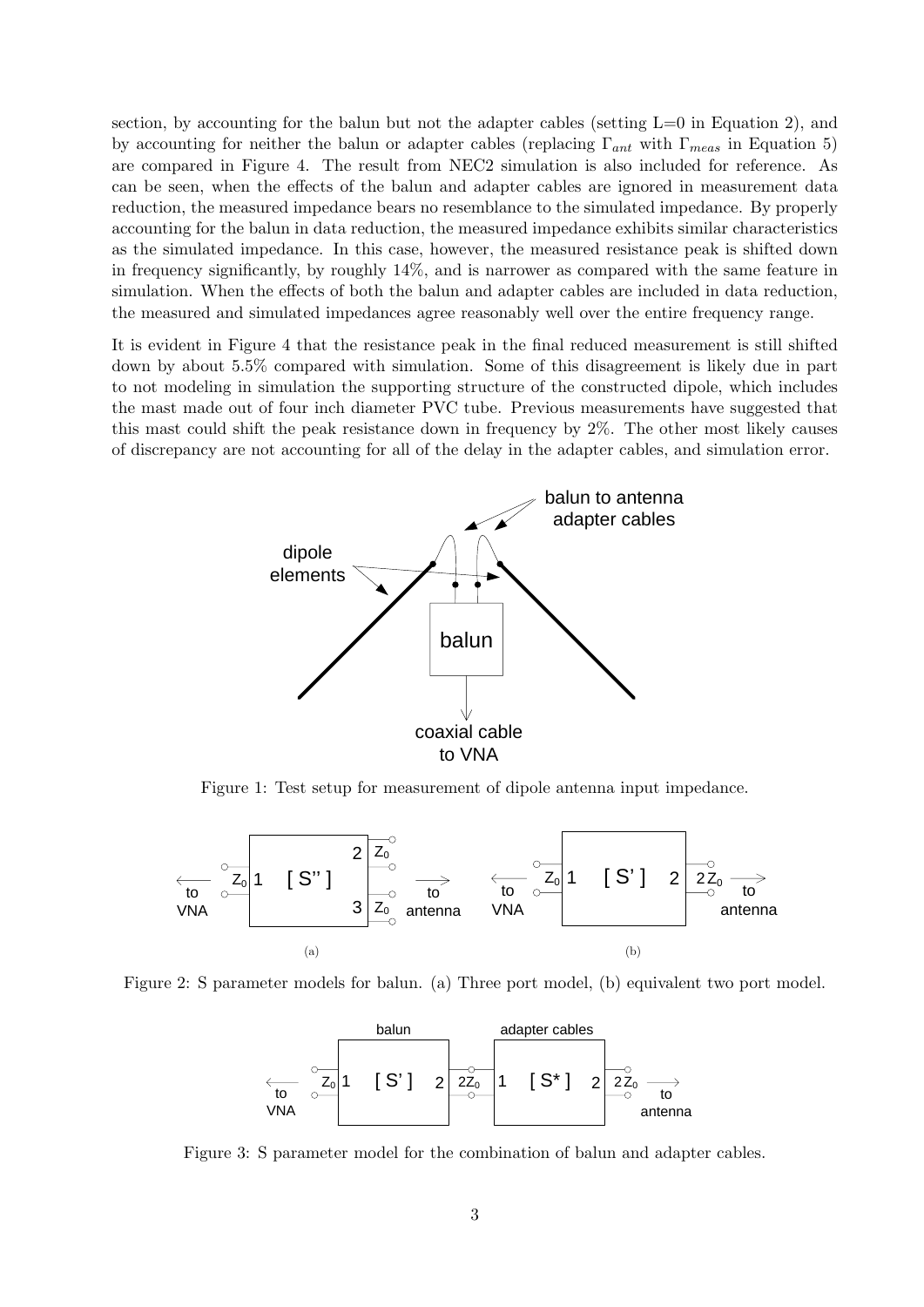

Figure 4: Comparison of measurement and simulation of the input impedance of a wire inverted-V dipole antenna. 'meas. (balun+cables)' is the measurement result when the effects of both the balun and adapter cables are taken into account. 'meas. (balun)' is the measurement result when the effects of only the balun are taken into account. 'raw meas.' is the measurement result when the effects of neither the balun or adapter cables are taken into account.

## 2 Reduction of Coupling Measurements Between Dipole Antennas

A typical test setup used to measure coupling between two dipole antennas is shown in Figure 5. Each antenna is connected through a balun to a measurement port of the VNA, which is used to measure the S-parameters of the antenna pair. Note that, as discussed in Section 1, short adapter cables are used to interface each balun with its corresponding dipole. The effects of the adapter cables are ignored initially in this development for simplicity, but will be addressed later in this section. A simple analytical model for the test setup in Figure 5 is shown in Figure 6. The baluns are modeled as two port devices with S-parameters  $S_A$  and  $S_C$ , which are calculated from the measured three port S-parameters of each balun using Equation 1. The combination of the two antennas and the propagation channel between them, here termed the antenna pair, is also modeled as a two port device with S-parameters,  $S_B$ . The desired coupling between antennas is defined here as

$$
C = |S_{B,21}|^2. \t\t(6)
$$

However, the S-parameters measured by the VNA,  $S_m$ , are due to the cascade of the two baluns and the antenna pair.

To extract the desired coupling between antennas, it is first necessary to convert the S-parameters  $\mathbf{S_m}$ ,  $\mathbf{S_A}$ ,  $\mathbf{S_B}$ , and  $\mathbf{S_C}$  to their corresponding T-parameters  $\mathbf{T_m}$ ,  $\mathbf{T_A}$ ,  $\mathbf{T_B}$ , and  $\mathbf{T_C}$ . The Tparameters are related by the following expression

$$
\mathbf{T_m} = \mathbf{T_A} \mathbf{T_B} \mathbf{T_C} \tag{7}
$$

which may be expressed explicitly in terms of matrix components as

$$
\begin{bmatrix} T_{m,11} & T_{m,12} \\ T_{m,21} & T_{m,22} \end{bmatrix} = \begin{bmatrix} T_{A,11} & T_{A,12} \\ T_{A,21} & T_{A,22} \end{bmatrix} \begin{bmatrix} T_{B,11} & T_{B,12} \\ T_{B,21} & T_{B,22} \end{bmatrix} \begin{bmatrix} T_{C,11} & T_{C,12} \\ T_{C,21} & T_{C,22} \end{bmatrix}.
$$
 (8)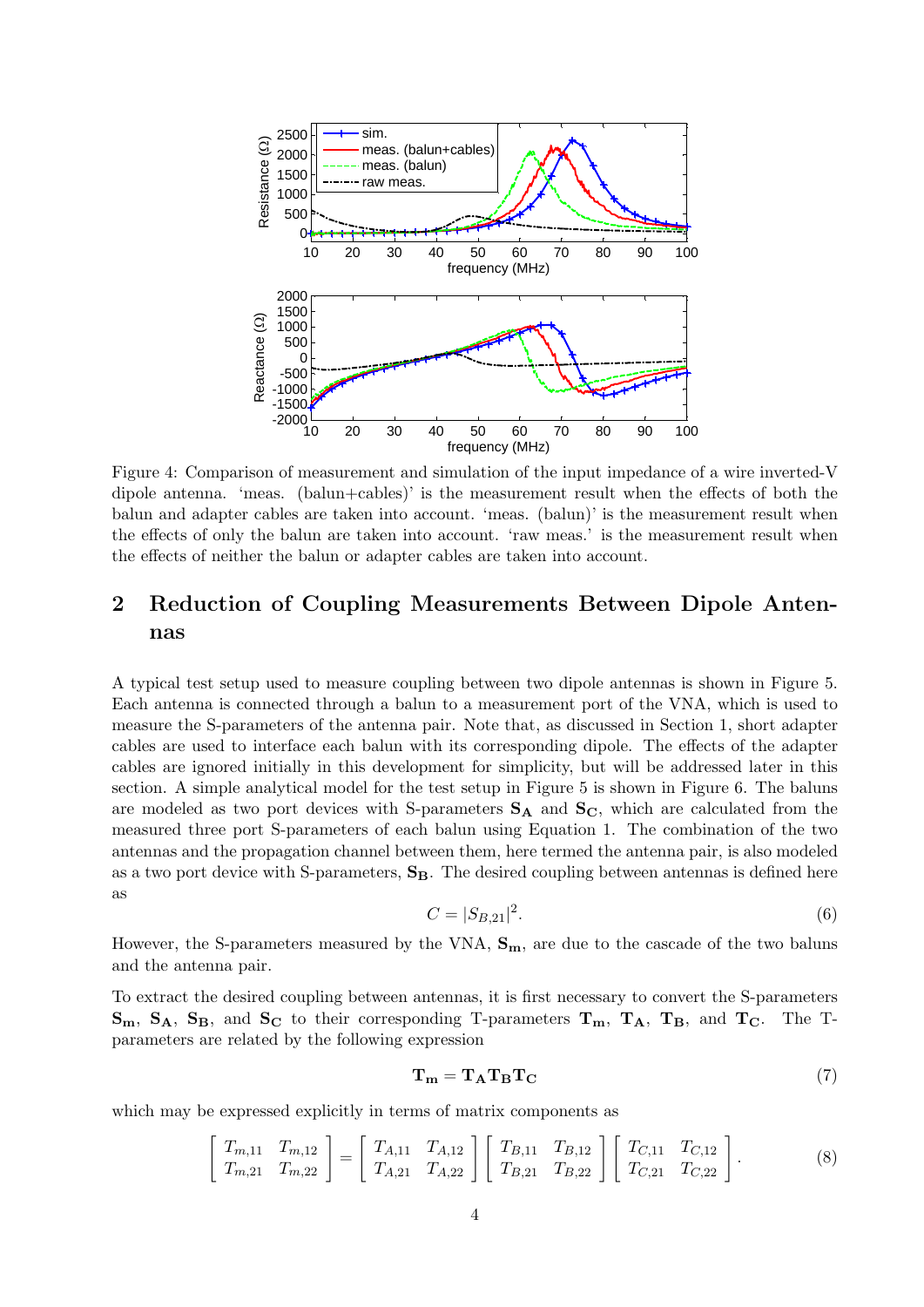Equation 8 can be rewritten as a system of equations of the form

$$
\mathbf{A}\mathbf{x} = \mathbf{b} \tag{9}
$$

where

$$
\mathbf{A} = \begin{bmatrix} T_{A,11}T_{C,11} & T_{A,11}T_{C,21} & T_{A,12}T_{C,11} & T_{A,12}T_{C,21} \\ T_{A,11}T_{C,12} & T_{A,11}T_{C,22} & T_{A,12}T_{C,12} & T_{A,12}T_{C,22} \\ T_{A,21}T_{C,11} & T_{A,21}T_{C,21} & T_{A,22}T_{C,11} & T_{A,22}T_{C,21} \\ T_{A,21}T_{C,12} & T_{A,21}T_{C,22} & T_{A,22}T_{C,12} & T_{A,22}T_{C,22} \end{bmatrix},
$$
\n(10)

$$
\mathbf{b} = \left[ T_{m,11} \quad T_{m,12} \quad T_{m,21} \quad T_{m,22} \right]^T, \tag{11}
$$

$$
\mathbf{x} = \left[ T_{B,11} \quad T_{B,12} \quad T_{B,21} \quad T_{B,22} \right]^T, \tag{12}
$$

and the  $T$  superscript denotes a vector transpose. Note that the components of  $x$  are the  $T$ parameters of the antenna pair, which are determined by solving the system of equations 9 using

$$
\mathbf{x} = \mathbf{A}^{-1} \mathbf{b} \tag{13}
$$

where  $^{-1}$  denotes matrix inversion. The T-parameters,  $T_B$ , of the dipole pair are then converted back to the S-parameters,  $S_B$ , and the coupling between dipoles is calculated using Equation 6.

If the phase component of the antenna pair response is of interest, for instance, in order to determine the mutual impedance between the antennas, it may be necessary to include the effects of the adapter cables between the baluns and antennas in the above development. This can be done by simply inserting terms in Equation 7 between  $T_A$  and  $T_B$  and between  $T_B$  and  $T_C$  corresponding to lossless transmission line models of the adapter cables, as discussed in Section 1. Other than re-writing the matrix  $\bf{A}$  in order to include these terms, the rest of the development follows as described above.

The above procedure is now applied to the reduction of coupling measurements between a pair of inverted-V wire dipole antennas. The antennas considered each have a total length of roughly 3.6 m, with elements made of wire 4 mm in diameter and which are drooped down by 45 ◦ . The antennas are placed 4 m apart, and are oriented to be parallel with one another. The antennas are operated directly over an Earth ground. The characteristic impedance of all VNA measurements is  $Z_0 = 50\Omega$ . The full three port S-parameters of the two baluns are first measured and converted to their two port equivalents,  $S_A$  and  $S_C$ . Then the S-parameters of the antenna pair,  $S_m$ , are measured. The antenna coupling determined by accounting for the baluns as described above, and by not accounting for the baluns (replacing  $S_B$  with  $S_m$  in Equation 6) are compared in Figure 7. The result from NEC2 simulation is also included for reference. As can be seen, when the baluns are not included in measurement data reduction, the measured coupling has a similar frequency response as simulation. However, the measured coupling is shifted down in amplitude as compared with simulation by up to 3 dB, which is due to not accounting for the mismatch and insertion losses of the baluns. When the effects of the baluns are taken into account, the measured and simulated coupling agree much better over the entire frequency range. The remaining discrepancies between the two results are believed to be due to scattering effects from near-by buildings in the measurement, and to simulation error.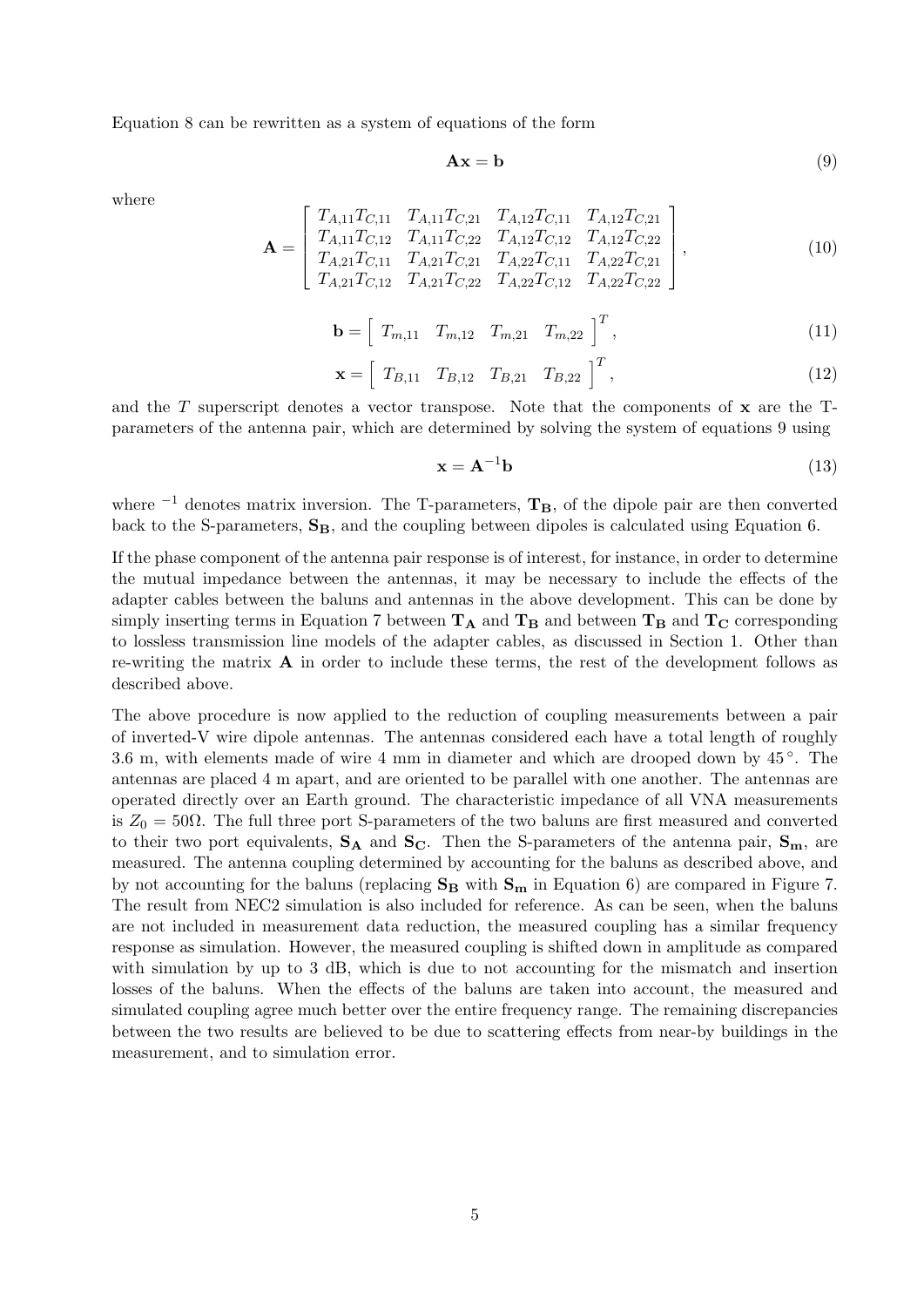

Figure 5: Test setup for measurement of coupling between two dipole antennas.



Figure 6: S parameter model for dipole coupling test setup.



Figure 7: Comparison of measurement and simulation of coupling between two wire inverted-V dipoles oriented parallel to one another. 'meas. (baluns)' is the measurement result when the effects of the baluns are taken into account. 'raw meas.' is the measurement result when the effects of the baluns are not taken into account.